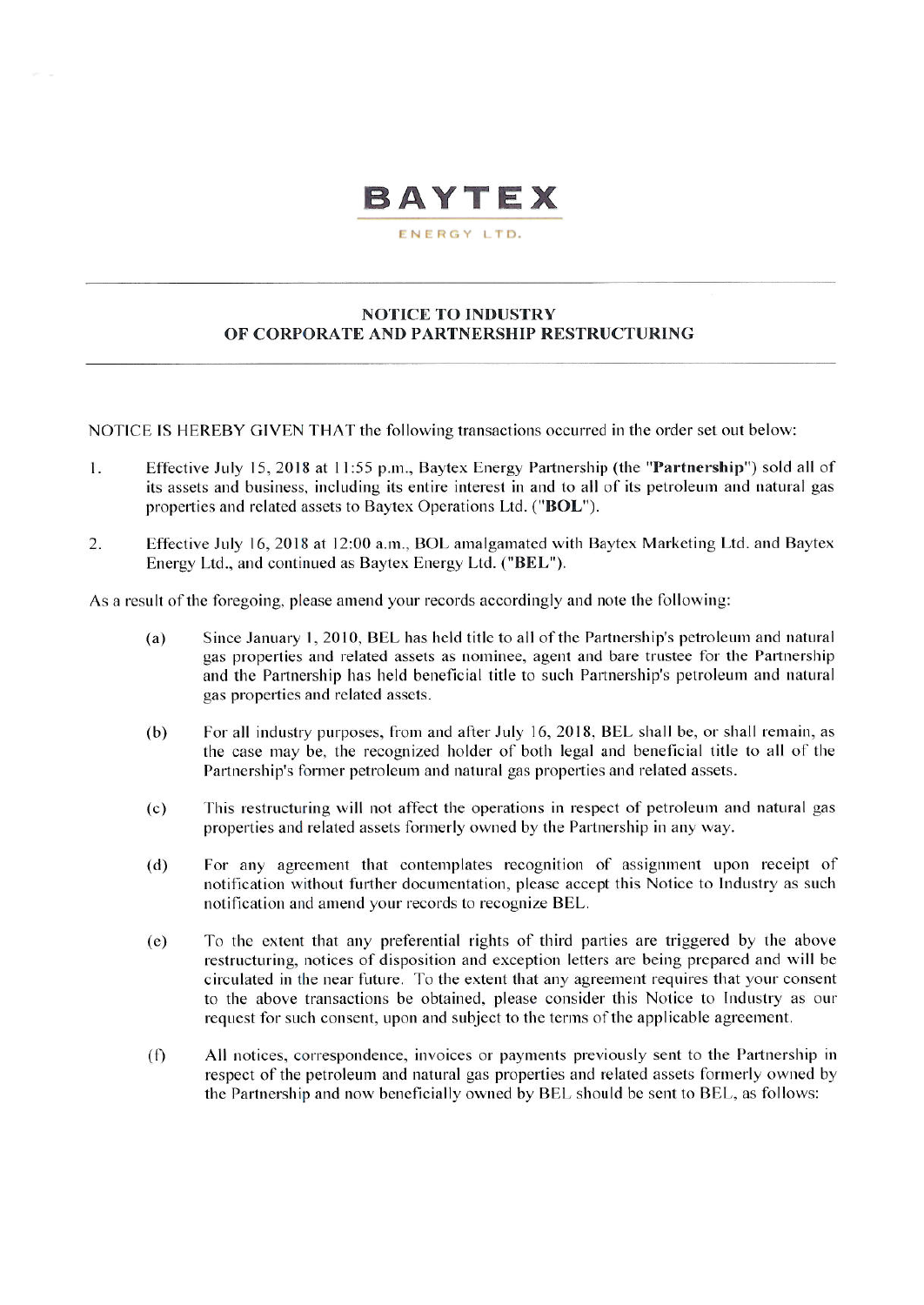**Baytex Energy Ltd.** 2800,  $520 - 3<sup>rd</sup>$  Avenue S.W. Calgary, Alberta T2P 0R3

In circumstances where such agreements specify notices, correspondence, invoices or payments are to be addressed to the attention of certain departments, positions or individuals, such identification should continue to be used.

Thank you for your cooperation and assistance in this matter. Should you require further information, please contact Tania Dunlop at (587) 952-3196.

Dated effective at the City of Calgary, in the Province of Alberta as of the 16<sup>th</sup> day of July 2018.

#### **BAYTEX ENERGY LTD.**

Per:

Name: Greg A. Sawchenko Title: Vice President, Land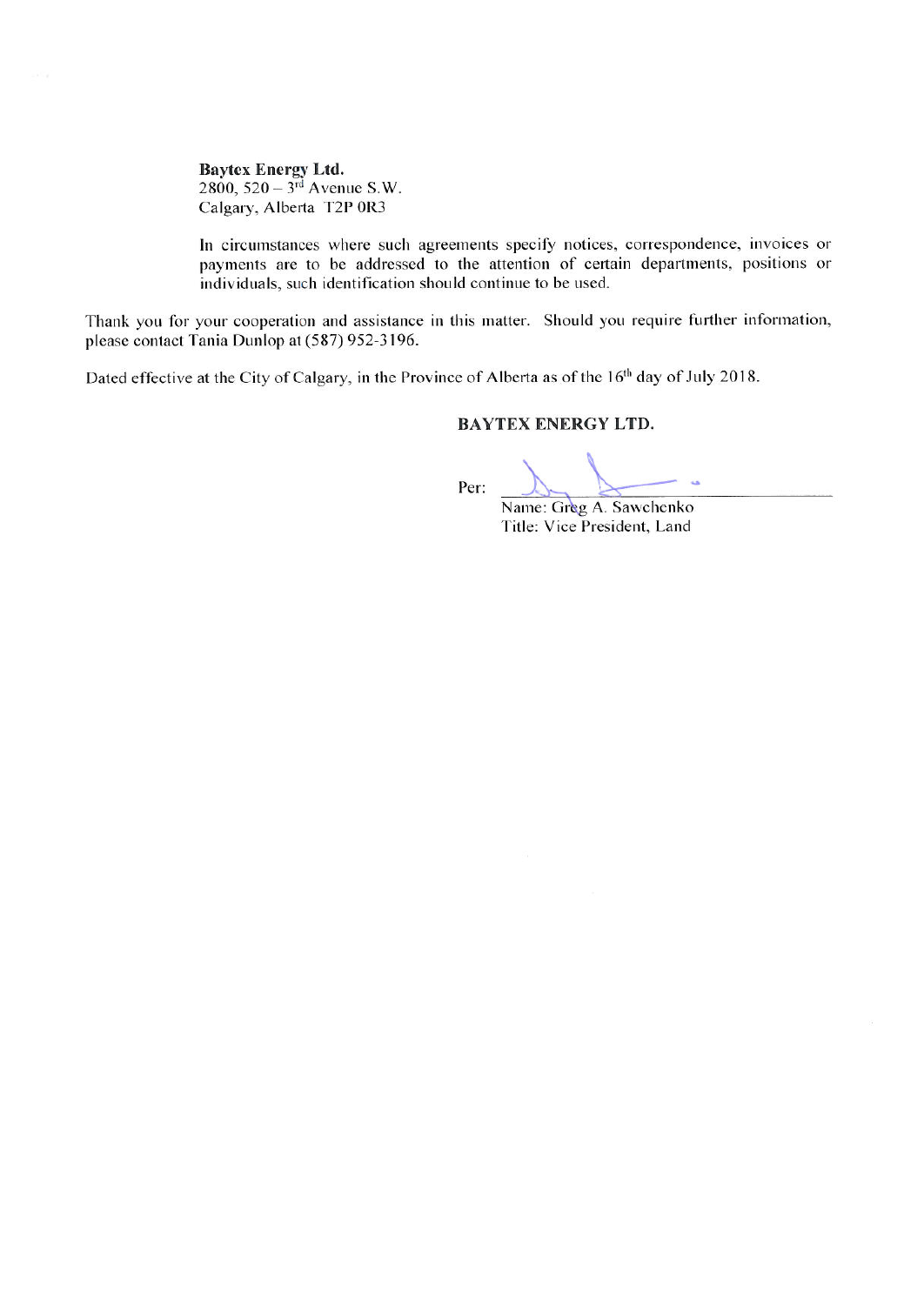| <b>BURNET, DUCKWORTH &amp; PALMER LL</b> |
|------------------------------------------|
| Albertan dovernment 15 2018              |
| FILED.                                   |

# **Declaration of Dissolution of Partnership**

Partnership Act Section 116

This information is collected in accordance with the Partnership Act. A declaration is required when a registered partnership has been dissolved. Collection is authorized under s. 33(a) of the *Freedom di Informati<del>on a</del>nd Protection of Privacy Act.* Questions about the collection can be directed to Service Alberta Contact Centre: cr@gov.ab.ca or 780-427-7013 (toll-free 310-0000 within Alberta).

# 1. Partnership Name 2. Partnership Registration Number BAYTEX ENERGY PARTNERSHIP PT11739794

#### 3. Date of Dissolution of Partnership

Date (yyyy-mm-dd) 2018-07-15

#### 4. Submitting Partner (must be a registered partner)

| Last Name/Corporation Name | First Name |                | Middle Name (optional) |                |
|----------------------------|------------|----------------|------------------------|----------------|
| BAYTEX ENERGY LTD.         |            |                |                        |                |
| Street Address             |            | City/Town      | Province               | Postal Code    |
| 2800, 520 - 3 AVENUE SW    |            | <b>CALGARY</b> | ΑB                     | <b>T2P 0R3</b> |

#### 5. Statement

### BAYTEX ENERGY LTD.

Name of Partner

confirms that the partnership

### BAYTEX ENERGY PARTNERSHIP

Partnership Name

is dissolved.

 $2018 - 67 - 15$ 

Date of Signature (yyyy-mm-dd)

BAYTEX ENERGY LTD. Name of Partner

Partner Signature

 $2018 - 07 - 15$ 

Date of Signature (yyyy-mm-dd)

<u>ames</u> Name of Witness

Witness Signature

6. Authorized Representative/Authorized Signing Authority for the Business

Svosiers, Murray, Joseph

Last Name, First Name, Middle Name

587.952.3000

Telephone Number

<u> 2018 - 07-1</u>

<u>of Managing Partner</u> Relationship to Business

Email Address (optional)  $\ddot{\phantom{1}}$ Date of submission (yyyy-mm-dd) Signature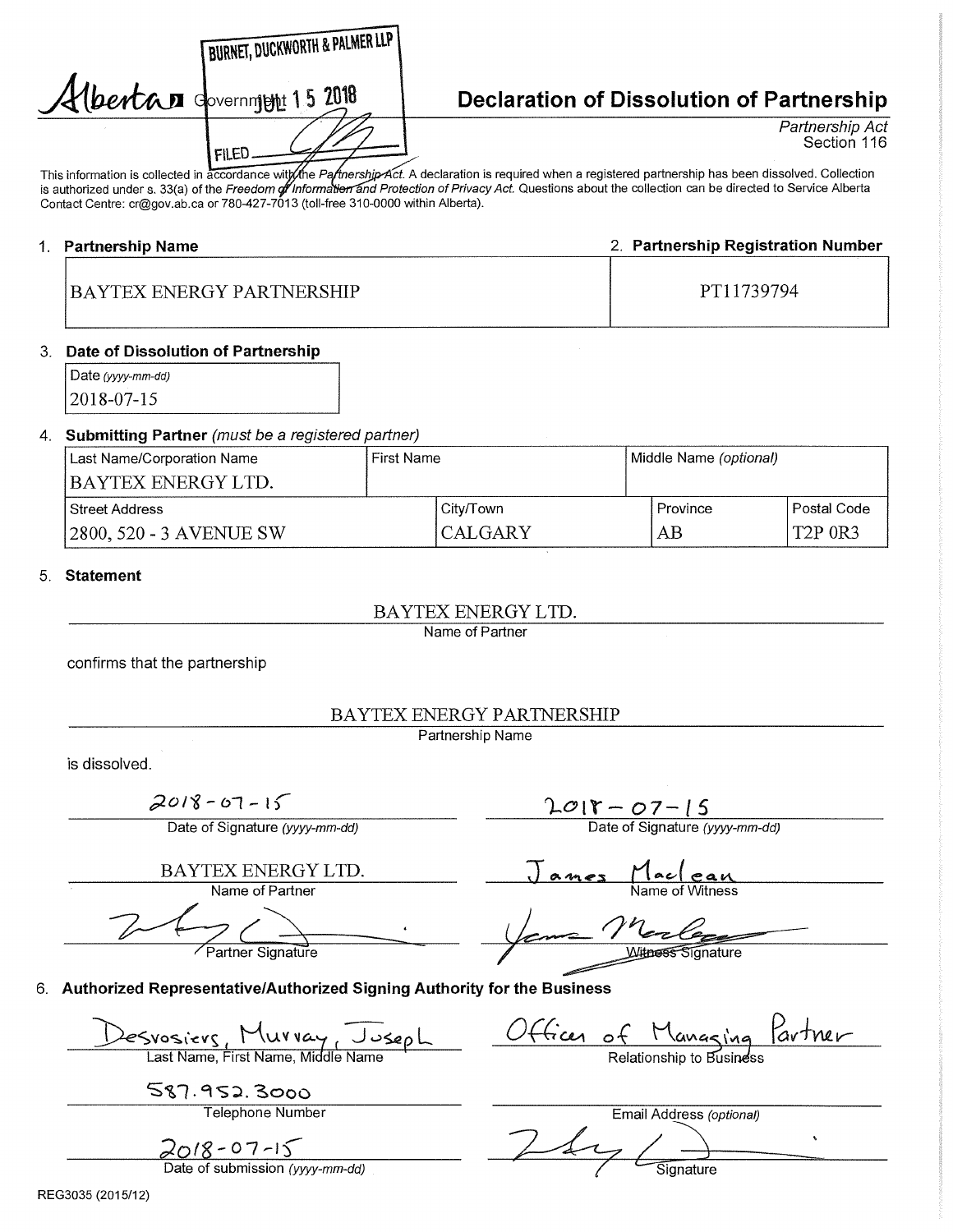# **Dissolve Trade Name/Partnership - Proof of Filing**

# **Alberta Amendment Date: 2018/07/15**

## **BAYTEX ENERGY PARTNERSHIP - PT11739794 is dissolved as of 2018/07/15 and updated on 2018/07/15**

| <b>Service Request Number: 29331124</b>              |                                                                       |
|------------------------------------------------------|-----------------------------------------------------------------------|
| <b>Registration Number:</b>                          | PT11739794                                                            |
| <b>Trade Name / Partnership</b><br>Name:             | <b>BAYTEX ENERGY PARTNERSHIP</b>                                      |
| <b>Type of Business:</b>                             | PETROLEUM AND NATURAL GAS EXPLORATION,<br>DEVELOPMENT AND PRODUCTION. |
| Trade Name / Partnership Dissolved<br><b>Status:</b> |                                                                       |
| <b>Dissolution Date:</b>                             | 2018/07/15                                                            |

### **Partner**

| <b>Partner Status:</b>                            | Inactive                  |
|---------------------------------------------------|---------------------------|
| <b>Partner Type:</b>                              | Legal Entity              |
| <b>Corporate Access Number:</b>                   | 2014056028                |
| Last Name / Legal Entity Name: BAYTEX ENERGY LTD. |                           |
| <b>Street:</b>                                    | 1400, 350 - 7TH AVENUE SW |
| City:                                             | <b>CALGARY</b>            |
| <b>Province:</b>                                  | <b>ALBERTA</b>            |
| <b>Postal Code:</b>                               | <b>T2P 3N9</b>            |
| <b>Partner Status:</b>                            | Inactive                  |
| <b>Partner Type:</b>                              | Legal Entity              |
| <b>Corporate Access Number:</b>                   | 2017197795                |
| Last Name / Legal Entity Name: BAYTEX ENERGY LTD. |                           |
| <b>Street:</b>                                    | 2800, 520 - 3RD AVENUE SW |
| City:                                             | CALGARY                   |
| <b>Province:</b>                                  | <b>ALBERTA</b>            |
| <b>Postal Code:</b>                               | <b>T2P 0R3</b>            |
| <b>Partner Status:</b>                            | Inactive                  |
| <b>Partner Type:</b>                              | Legal Entity              |
| <b>Corporate Access Number:</b>                   | 2016489755                |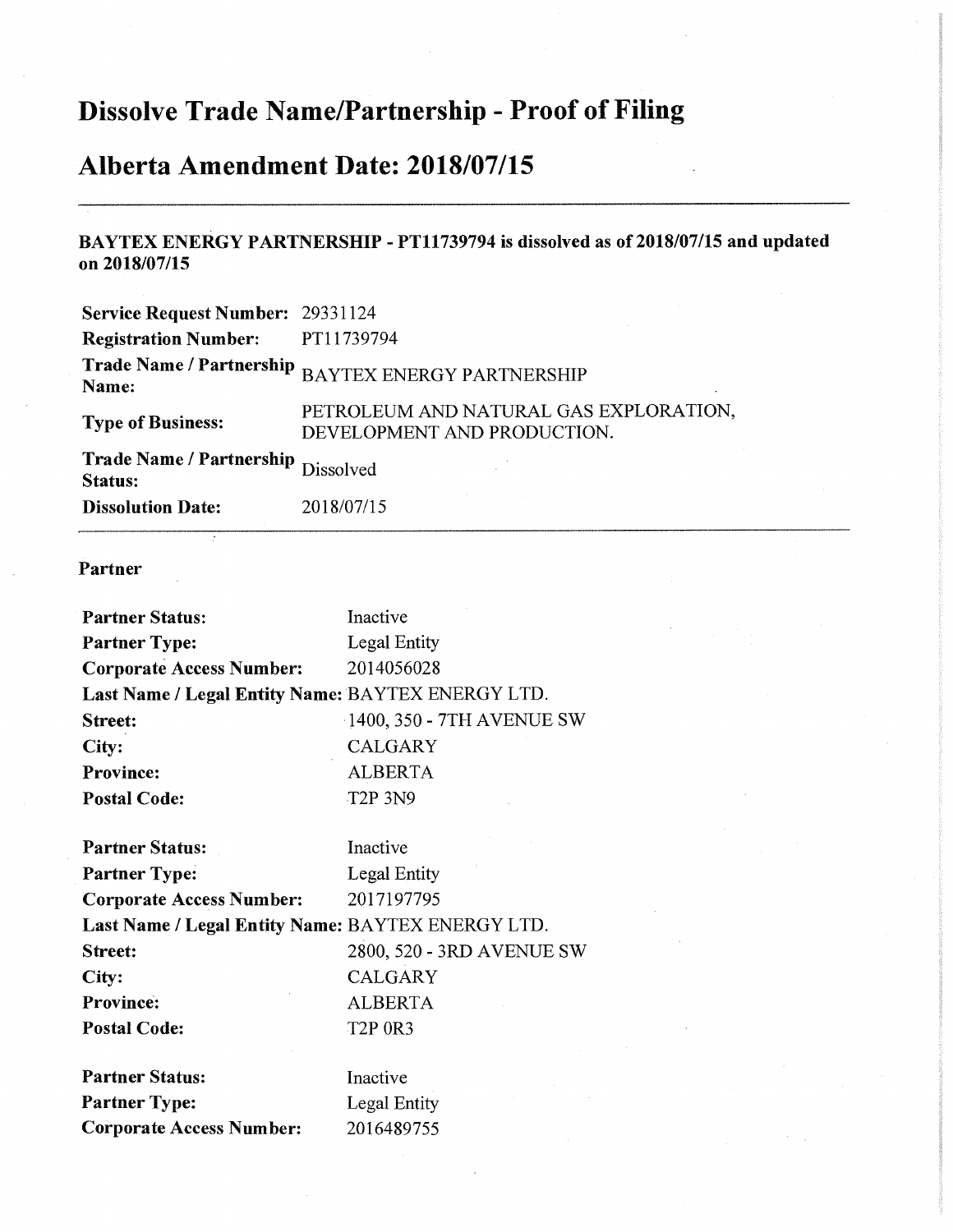| Last Name / Legal Entity Name: BAYTEX ENERGY LTD. |
|---------------------------------------------------|
| 2800, 520 - 3 AVENUE SW                           |
| CALGARY                                           |
| <b>ALBERTA</b>                                    |
| <b>T2P 0R3</b>                                    |
|                                                   |

| <b>Partner Status:</b>                            | Inactive                  |
|---------------------------------------------------|---------------------------|
| <b>Partner Type:</b>                              | <b>Legal Entity</b>       |
| <b>Corporate Access Number:</b>                   | 2018687158                |
| Last Name / Legal Entity Name: BAYTEX ENERGY LTD. |                           |
| Street:                                           | 2800, 520 - 3RD AVENUE SW |
| City:                                             | <b>CALGARY</b>            |
| <b>Province:</b>                                  | <b>ALBERTA</b>            |
| <b>Postal Code:</b>                               | <b>T2P 0R3</b>            |
| <b>Declarant of Dissolution:</b>                  | Y                         |

| <b>Partner Status:</b>                            | Inactive                  |
|---------------------------------------------------|---------------------------|
| <b>Partner Type:</b>                              | Legal Entity              |
| <b>Corporate Access Number:</b>                   | 2017913530                |
| Last Name / Legal Entity Name: BAYTEX ENERGY LTD. |                           |
| <b>Street:</b>                                    | 2800, 520 - 3RD AVENUE SW |
| City:                                             | <b>CALGARY</b>            |
| <b>Province:</b>                                  | <b>ALBERTA</b>            |
| <b>Postal Code:</b>                               | <b>T2P 0R3</b>            |

Partner Status: Inactive Partner Type: Legal Entity **Corporate Access Number:** 2015387463 **Last Name / Legal Entity Name:** BAYTEX ENERGY LTD. **Street:** 2800, 520 - 3RD AVENUE S.W. **City:** CALGARY **Province:** ALBERTA Postal Code: T2P 0R3

| <b>Partner Status:</b> | Inactive                                                           |
|------------------------|--------------------------------------------------------------------|
| <b>Partner Type:</b>   | Other                                                              |
|                        | Last Name / Legal Entity Name: BAYTEX HOLDINGS LIMITED PARTNERSHIP |
| Street:                | 2800, 520 - 3 AVENUE SW                                            |
| City:                  | <b>CALGARY</b>                                                     |
| <b>Province:</b>       | <b>ALBERTA</b>                                                     |
| <b>Postal Code:</b>    | <b>T2P 0R3</b>                                                     |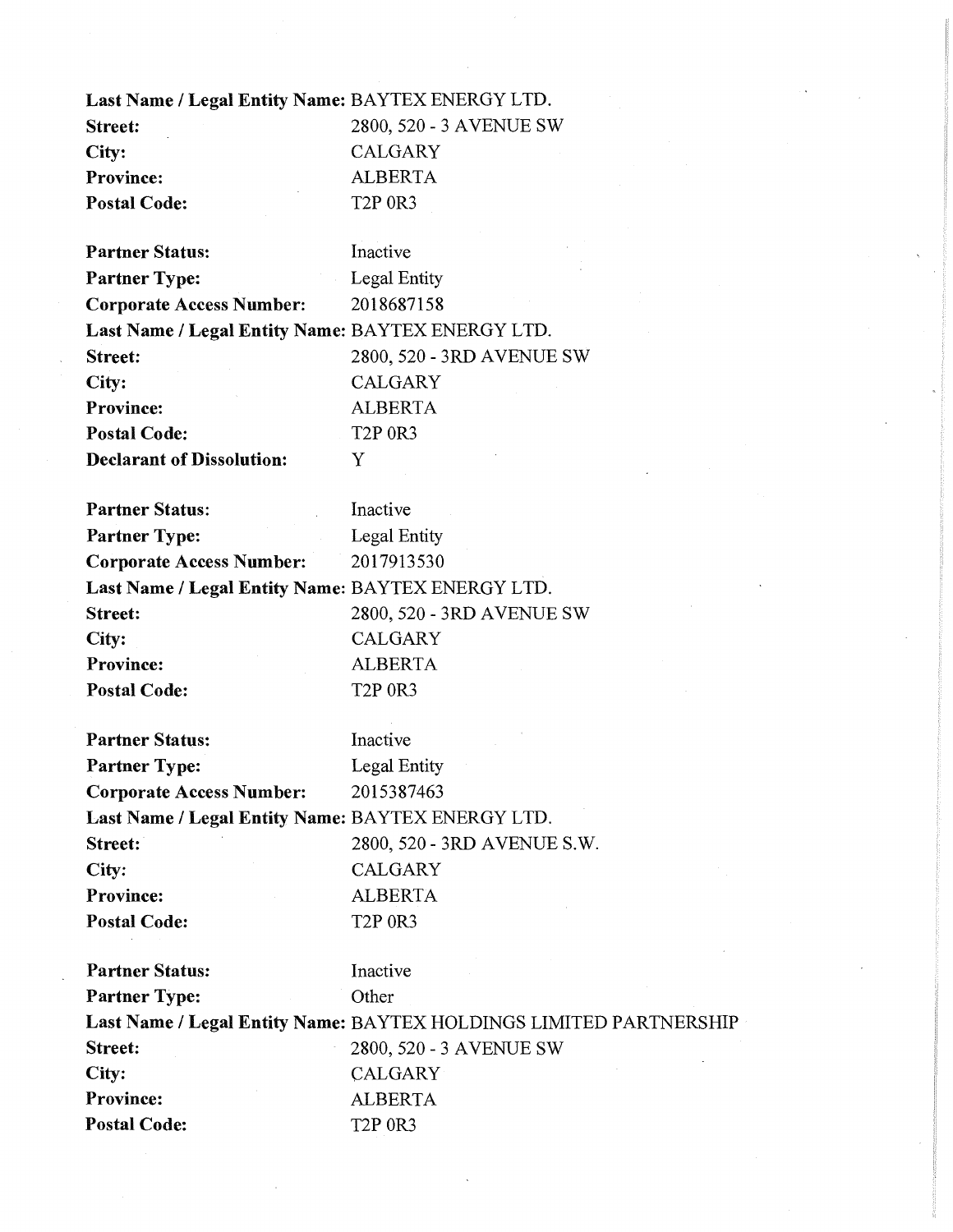| <b>Partner Status:</b>                                | Inactive                                  |
|-------------------------------------------------------|-------------------------------------------|
| <b>Partner Type:</b>                                  | Legal Entity                              |
| <b>Corporate Access Number:</b>                       | 2010153373                                |
| Last Name / Legal Entity Name: BAYTEX MARKETING LTD.  |                                           |
| <b>Street:</b>                                        | 2800, 520 - 3RD AVENUE SW                 |
| City:                                                 | <b>CALGARY</b>                            |
| <b>Province:</b>                                      | <b>ALBERTA</b>                            |
| <b>Postal Code:</b>                                   | <b>T2P 0R3</b>                            |
| <b>Partner Status:</b>                                | Inactive                                  |
|                                                       |                                           |
| <b>Partner Type:</b>                                  | Legal Entity<br>2011711518                |
| <b>Corporate Access Number:</b>                       |                                           |
| Last Name / Legal Entity Name: BAYTEX OIL & GAS LTD.  |                                           |
| <b>Street:</b>                                        | 2800, 520 - 3 AVENUE SW<br><b>CALGARY</b> |
| City:<br><b>Province:</b>                             | <b>ALBERTA</b>                            |
|                                                       |                                           |
| <b>Postal Code:</b>                                   | <b>T2P 0R3</b>                            |
| <b>Partner Status:</b>                                | Inactive                                  |
| <b>Partner Type:</b>                                  | <b>Legal Entity</b>                       |
| <b>Corporate Access Number:</b>                       | 2013327941                                |
| Last Name / Legal Entity Name: BAYTEX RESOURCES CORP. |                                           |
| Street:                                               | 2800, 520 - 3 AVENUE SW                   |
| City:                                                 | <b>CALGARY</b>                            |
| <b>Province:</b>                                      | <b>ALBERTA</b>                            |
| <b>Postal Code:</b>                                   | <b>T2P 0R3</b>                            |
| <b>Partner Status:</b>                                | Inactive                                  |
| <b>Partner Type:</b>                                  | Legal Entity                              |
| <b>Corporate Access Number:</b>                       | 2010187439                                |
| Last Name / Legal Entity Name: BURMIS ENERGY INC.     |                                           |
| Street:                                               | 1000, 736 - 6 AVENUE SW                   |
| City:                                                 | CALGARY                                   |
| <b>Province:</b>                                      | <b>ALBERTA</b>                            |
| <b>Postal Code:</b>                                   | T <sub>2</sub> P 3T <sub>7</sub>          |
| <b>Partner Status:</b>                                | Inactive                                  |
| <b>Partner Type:</b>                                  | <b>Legal Entity</b>                       |
| <b>Corporate Access Number:</b>                       | 2011711518                                |
| Last Name / Legal Entity Name: BURMIS OIL & GAS CORP. |                                           |
|                                                       |                                           |

 $\sim$   $\sim$ 

 $\hat{\boldsymbol{\beta}}$ 

 $\sim$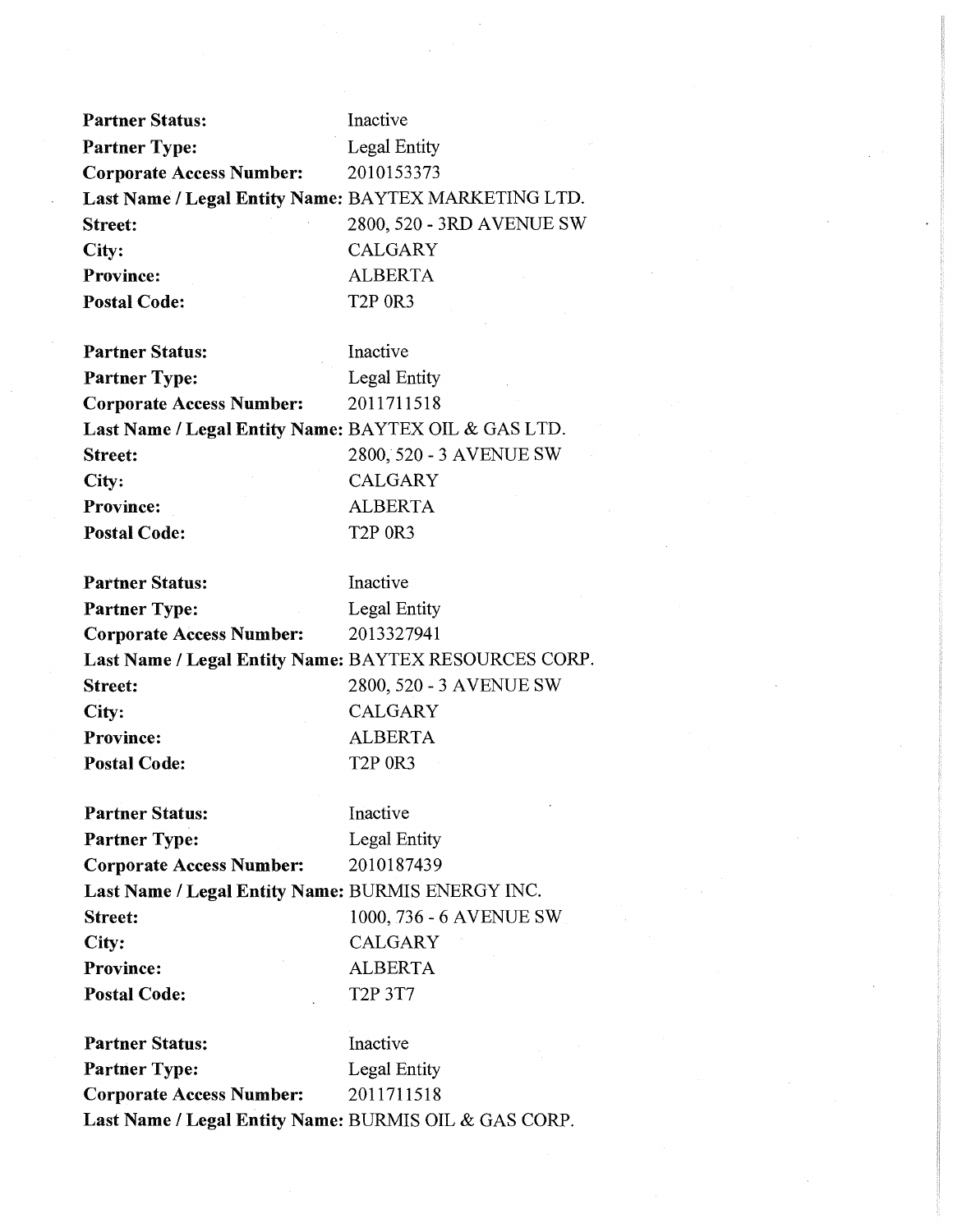City: CALGARY Province: **ALBERTA** Postal Code: T2P 3T7

**Street:** 1000, 736 - 6 AVENUE SW

# **Registration Authorized By:** SHANNON M. GANGL SOLICITOR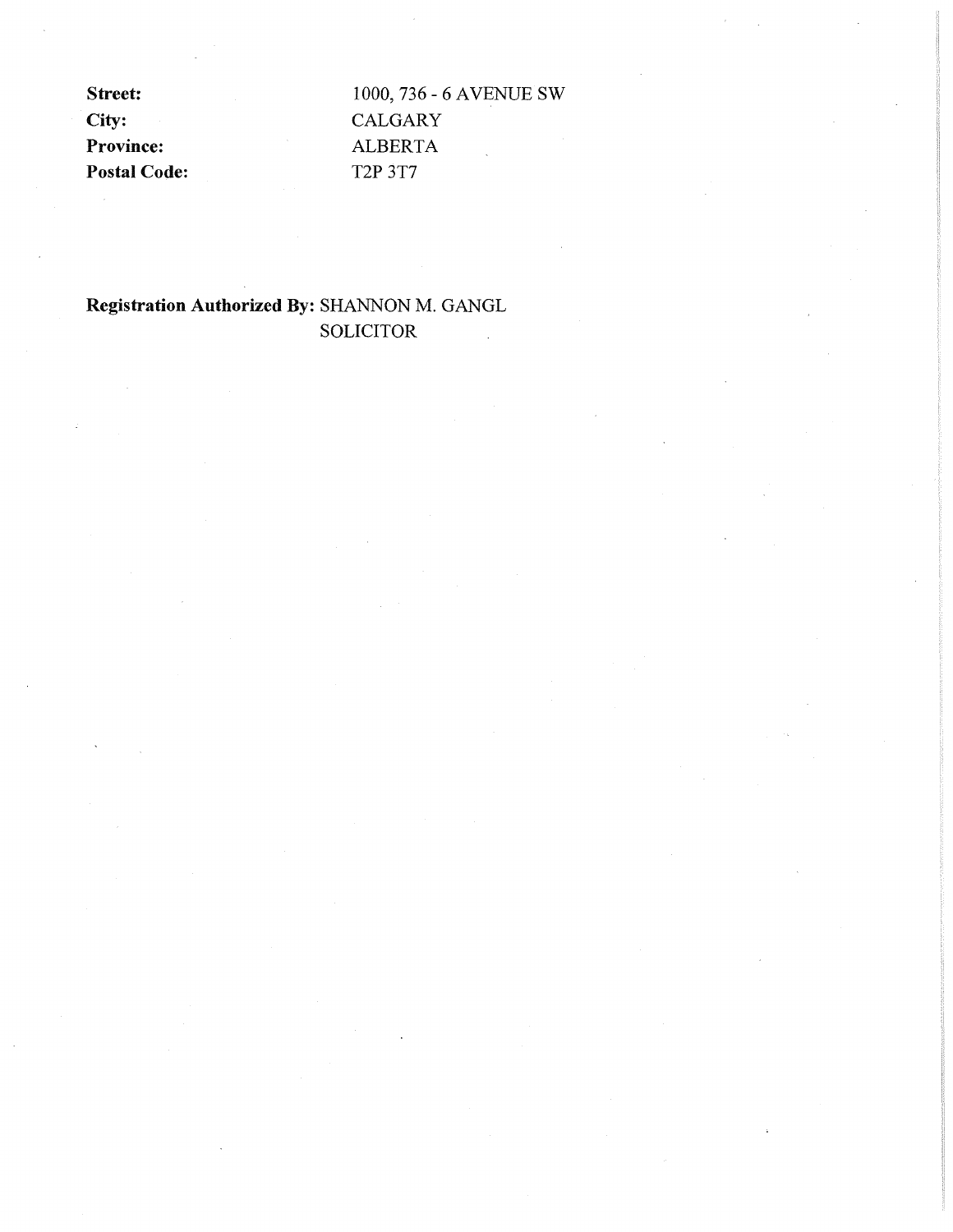CORPORATE ACCESS NUMBER: 2021311556

# **Government of Alberta**  $\blacksquare$

BUSINESS CORPORATIONS ACT

# **CERTIFICATE**

# **OF**

# **AMALGAMATION**

BAYTEX ENERGY LTD. IS THE RESULT OF AN AMALGAMATION FILED ON 2018/07/16.

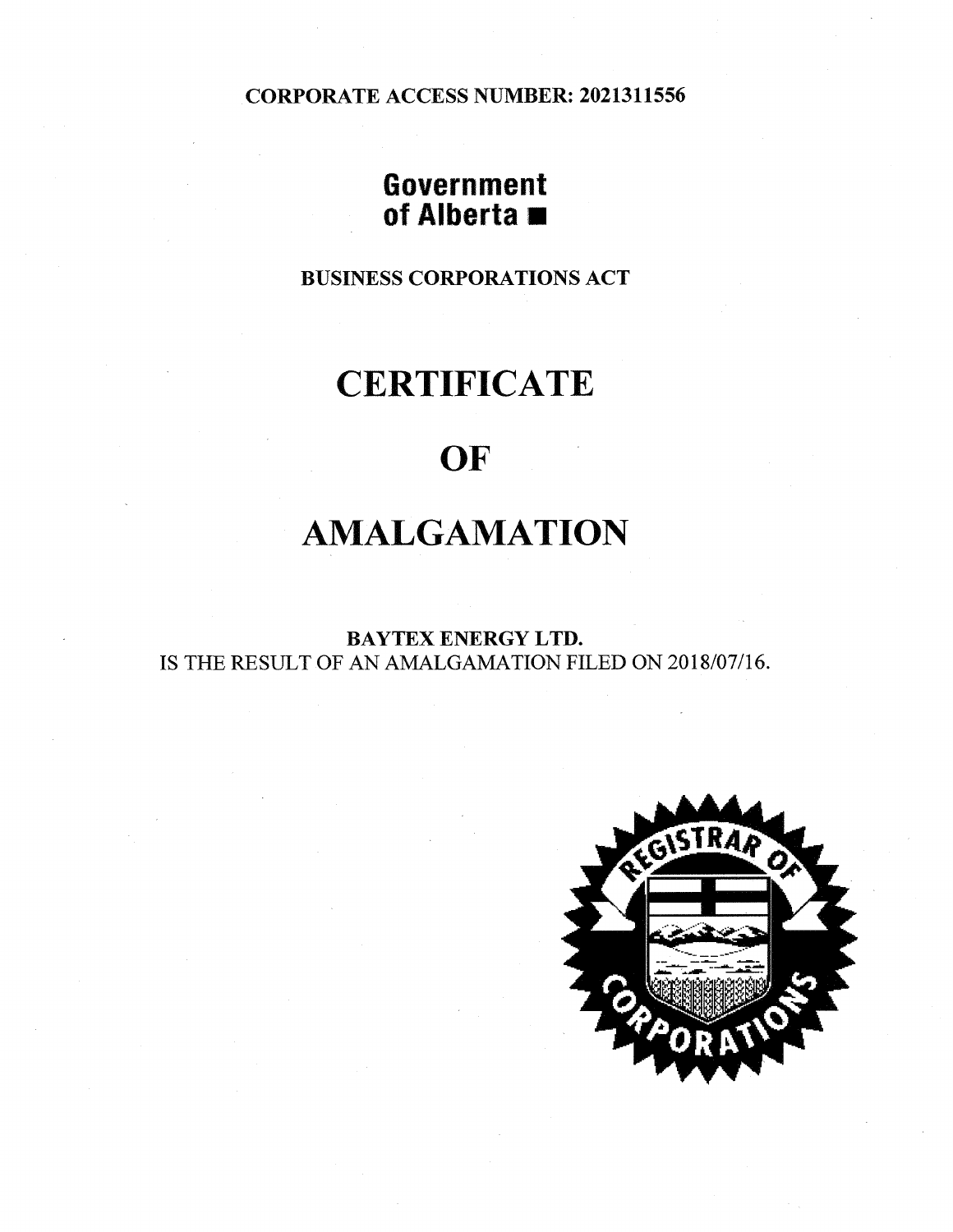## **Articles of Amalgamation For BAYTEX ENERGY LTD.**

| <b>Share Structure:</b>                        | SEE SCHEDULE "A" ATTACHED HERETO                                                           |
|------------------------------------------------|--------------------------------------------------------------------------------------------|
| <b>Share Transfers</b><br><b>Restrictions:</b> | NO RESTRICTIONS                                                                            |
| <b>Number of Directors:</b>                    |                                                                                            |
| <b>Min Number of</b><br>Directors:             |                                                                                            |
| <b>Max Number of</b><br>Directors:             | 11                                                                                         |
| <b>Business Restricted</b><br>To:              | THERE SHALL BE NO RESTRICTIONS ON THE BUSINESS THAT THE<br><b>CORPORATION MAY CARRY ON</b> |
| <b>Business Restricted</b><br>From:            | THERE SHALL BE NO RESTRICTIONS ON THE BUSINESS THAT THE<br><b>CORPORATION MAY CARRY ON</b> |
| <b>Other Provisions:</b>                       | SEE SCHEDULE "B" ATTACHED HERETO                                                           |

## **Registration Authorized By:** SHANNON M. GANGL SOLICITOR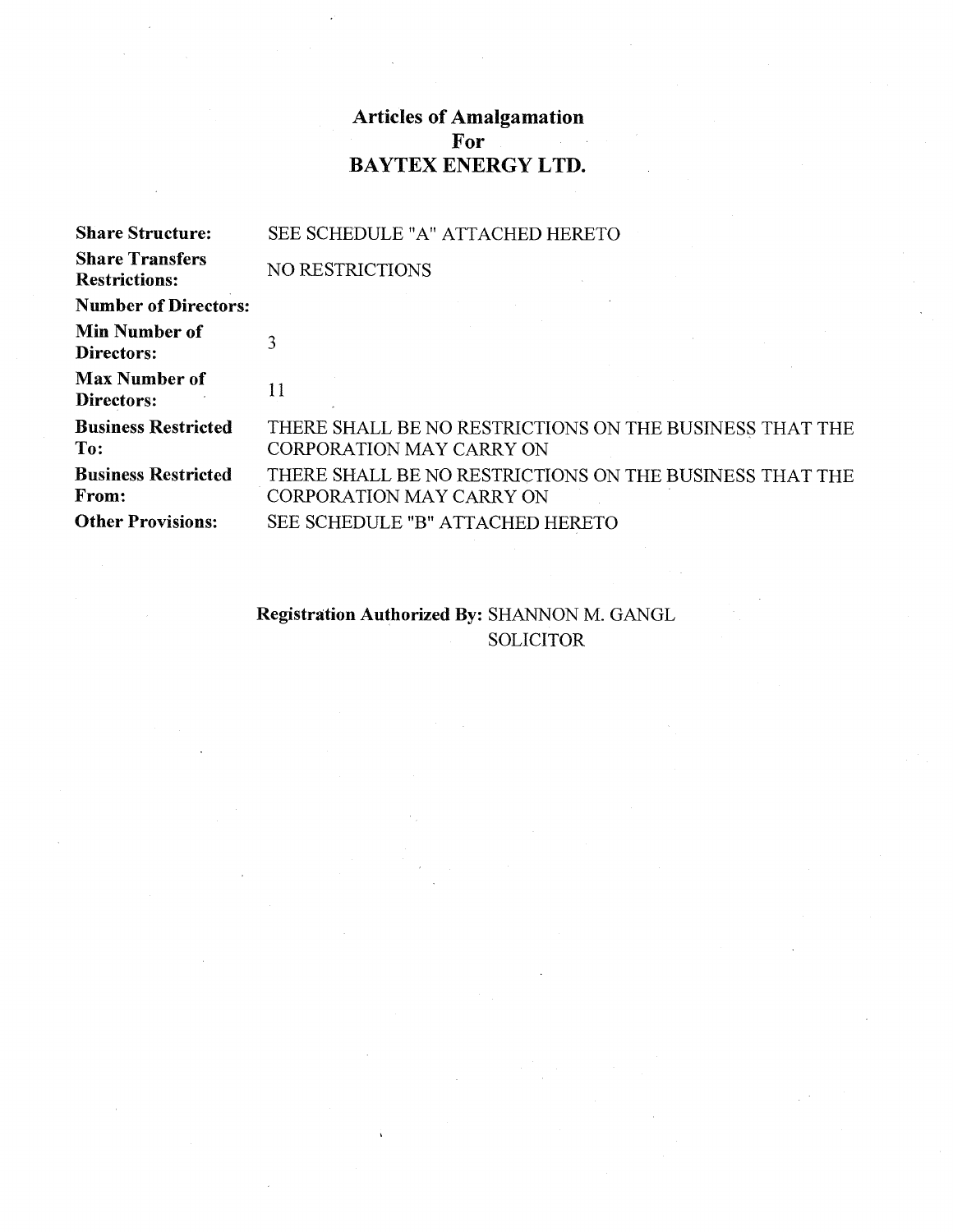#### SCHEDULE "A"

The Corporation shall be authorized to issue an unlimited number of common shares ("Common Shares") and an unlimited number of preferred shares ("Preferred Shares") having the following rights, privileges, restrictions and conditions:

#### COMMON SHARES

The unlimited number of Common Shares shall have attached thereto the following rights, privileges, restrictions and conditions:

(a) The holders of Common Shares shall be entitled to notice of, to attend and to one vote per share held at any meeting of the shareholders of the Corporation (other than meetings of a class or series of shares of the Corporation other than the Common Shares as such);

(b) The holders of Common Shares shall be entitled to receive dividends as and when declared by the Board of Directors of the Corporation on the Common Shares as a class, subject to prior satisfaction of all preferential rights to dividends attached to shares of other classes of shares of the Corporation ranking in priority to the Common Shares in respect of dividends; and

(c) The holders of Common Shares shall be entitled in the event of any liquidation, dissolution or winding-up of the Corporation, whether voluntary or involuntary, or any other distribution of the assets of the Corporation among its shareholders for the purpose of winding-up its affairs, and subject to prior satisfaction of all preferential rights to return of capital on dissolution attached to all shares of other classes of shares of the Corporation ranking in priority to the Common Shares in respect of return of capital on dissolution, to share rateably, together with the holders of shares of any other class of shares of the Corporation ranking equally with the Common Shares in respect of return of capital on dissolution, in such assets of the Corporation as are available for distribution.

#### PREFERRED SHARES

The unlimited Preferred Shares shall have attached thereto the following rights, privileges, restrictions and conditions:

(a) The Preferred Shares may at any time or from time to time be issued in one or more series. Before any shares of a particular series are issued, the Board of Directors of the Corporation shall, by resolution, fix the number of shares that will form such series and shall, subject to the limitations set out herein, by resolution fix the designation, rights, privileges, restrictions and conditions to be attached to the Preferred Shares of such series, including, but without in any way limiting or restricting the generality of the foregoing, the rate, amount or method of calculation of dividends thereon, the time and place of payment of dividends, the consideration for and the terms and conditions of any purchase for cancellation, retraction or redemption thereof, conversion or exchange rights (if any), and whether into or for securities of the Corporation or otherwise, voting rights attached thereto (if any), the terms and conditions of any share purchase or retirement plan or sinking fund, and restrictions on the payment of dividends on any shares other than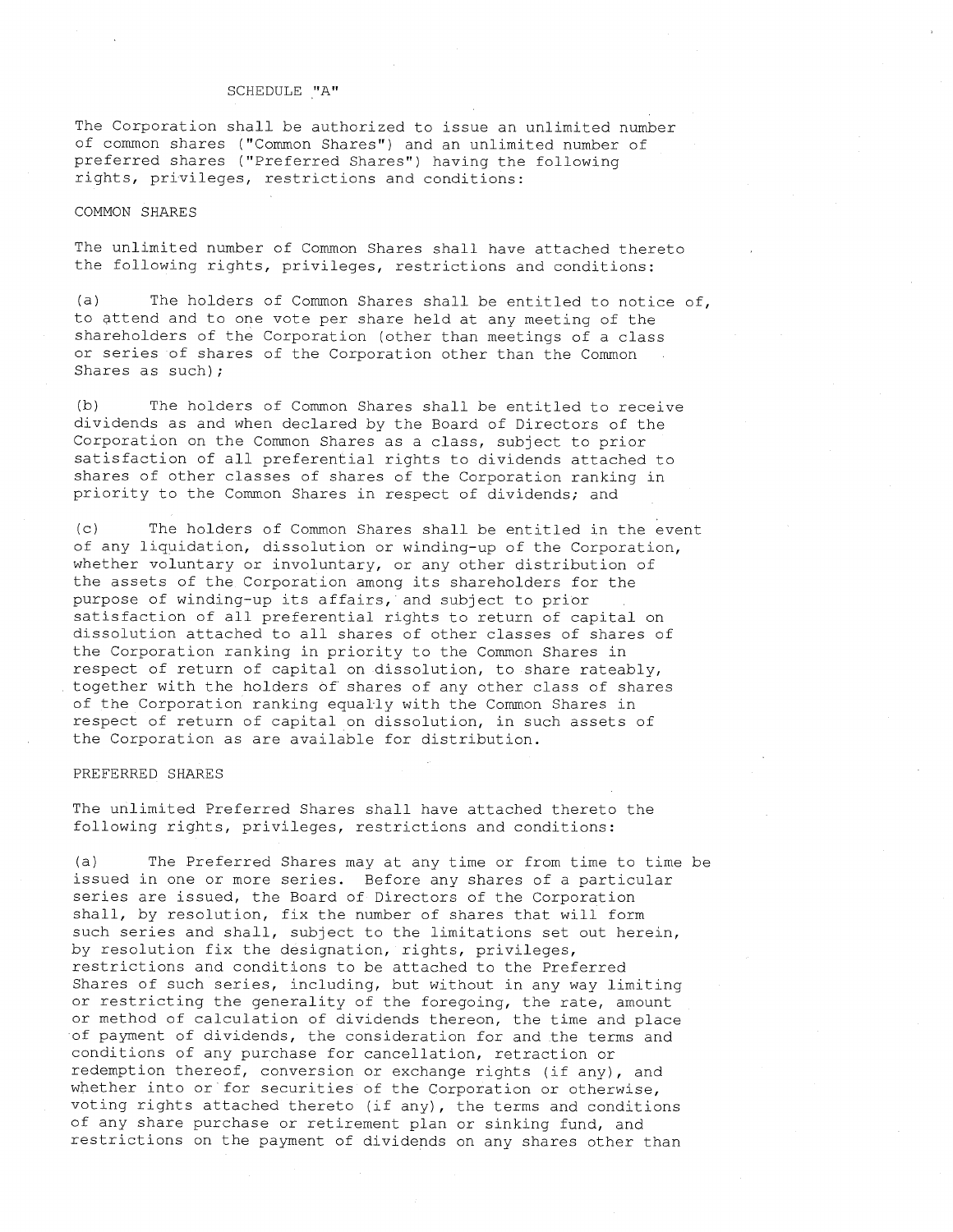Preferred Shares or payment in respect of capital on any shares in the capital of the Corporation or creation or issue of debt or equity securities; the whole subject to filing with the Registrar (as defined in the Business Corporations Act (Alberta) or successor legislation thereto) of Articles of Amendment setting forth a description of such series including the designation, rights, privileges, restrictions and conditions attached to the shares of such series;

(b) Notwithstanding paragraph (a), the Board of Directors of the Corporation may at any time or from time to time change the rights, privileges, restrictions and conditions attached to unissued shares of any series of Preferred Shares;

(c) Notwithstanding paragraph (a), other than in the case of a failure to declare or pay dividends specified in any series of the Preferred Share, the voting rights attached to the Preferred Shares shall be limited to one vote per Preferred Share at any meeting where the Preferred Shares and Common Shares vote together as a single class;

(d) The Preferred Shares of each series shall rank on a parity with the Preferred Shares of every other series with respect to accumulated dividends and return of capital. The Preferred Shares shall be entitled to a preference over the Common Shares and over any other shares of the Corporation ranking junior to the Preferred Shares with respect to priority in the payment of dividends and in the distribution of assets in the event of the liquidation, dissolution or winding-up of the Corporation, whether voluntary or involuntary, or any other distribution of the assets of the Corporation among its shareholders for the purpose of winding-up its affairs. If any cumulative dividends or amounts payable on a return of capital are not paid in full, the Preferred Shares of all series shall participate rateably in respect of such dividends, including accumulations, if any, in accordance with the sums that would be payable on such shares if all such dividends were declared and paid in full, and in respect of any repayment of capital in accordance with the sums that would be payable on such repayment of capital if all sums so payable were paid in full; provided, however, that in the event of there being insufficient assets to satisfy in full all such claims as aforesaid, the claims of the holders of the Preferred Shares with respect to repayment of capital shall first be paid and satisfied and any assets remaining thereafter shall be applied towards the payment in satisfaction of claims in respect of dividends. The Preferred Shares of any series may also be given such other preferences not inconsistent with paragraphs (a) through (e) hereof over the Common Shares and any other shares ranking junior to the Preferred Shares as may be determined in the case of each such series of Preferred Shares; and

(e) The rights, privileges, restrictions and conditions attaching to the Preferred Shares as a class as provided herein and as may be provided from time to time may be repealed, altered, modified, amended or amplified or otherwise varied only with the sanction of the holders of the Preferred Shares given in such manner as may then be required by law, subject to a minimum requirement that such approval be given by resolution passed by the affirmative vote of a least two-thirds of the votes cast at a meeting of holders of Preferred Shares duly called for such purpose and held upon at least 21 days' notice at which a quorum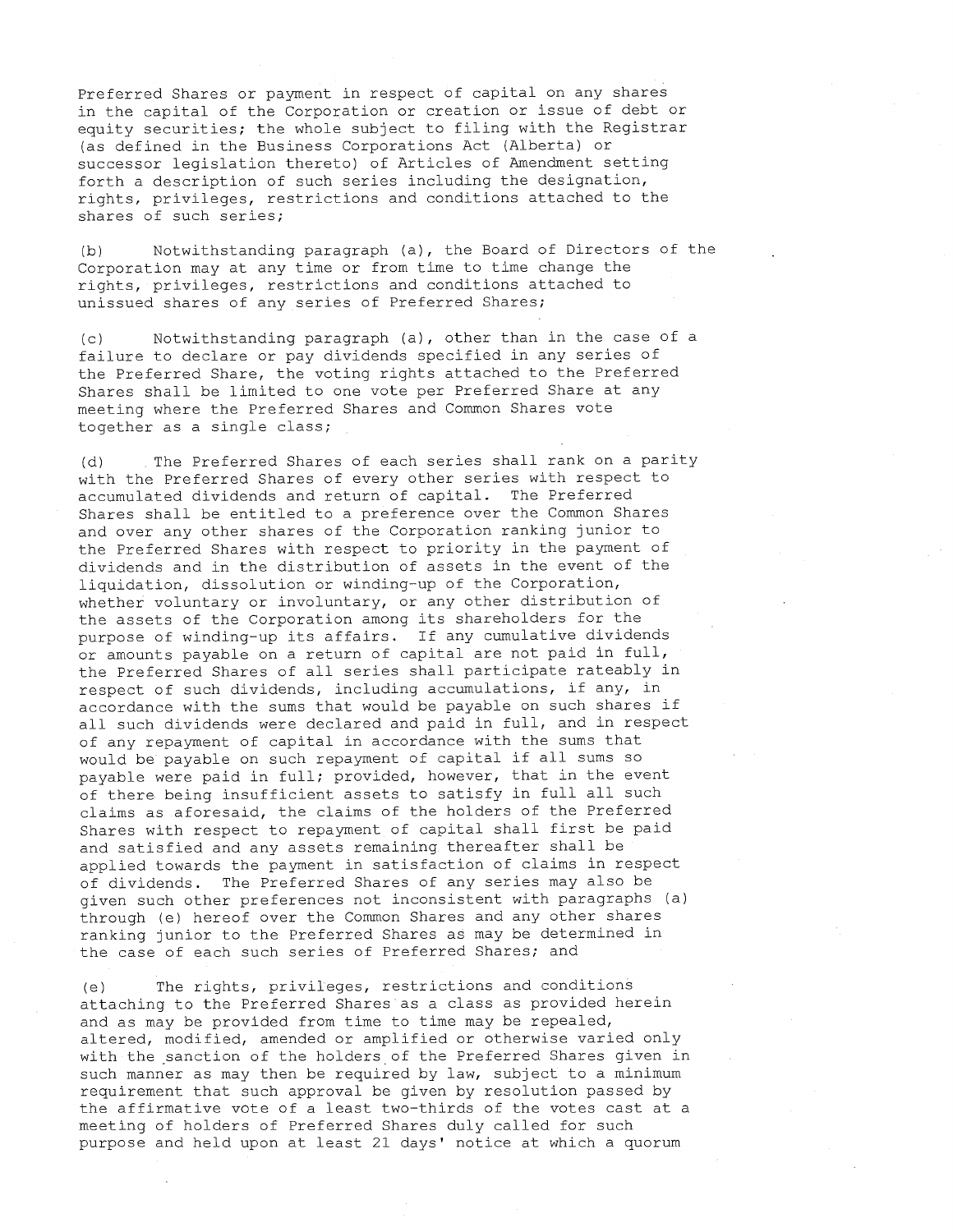is present comprising at least two persons present, holding or representing by proxy at least 10% per cent of the outstanding Preferred Shares or by a resolution in writing of all holders of the outstanding Preferred Shares. If any such quorum is not present within half an hour after the time appointed for the meeting, then the meeting shall be adjourned to a date being not less than 7 days later and at such time and place as may be appointed by the chairman and at such meeting a quorum will consist of that number of shareholders present in person or represented by proxy. The formalities to be observed with respect to the giving of notice of any such meeting or adjourned meeting and the conduct thereof shall be those which may from time to time be prescribed in the by-laws of. the Corporation with respect to meetings of shareholders. On every vote taken at every such meeting or adjourned meeting each holder of a Preferred Share shall be entitled to one vote in respect of each one dollar of stated value of Preferred Shares held.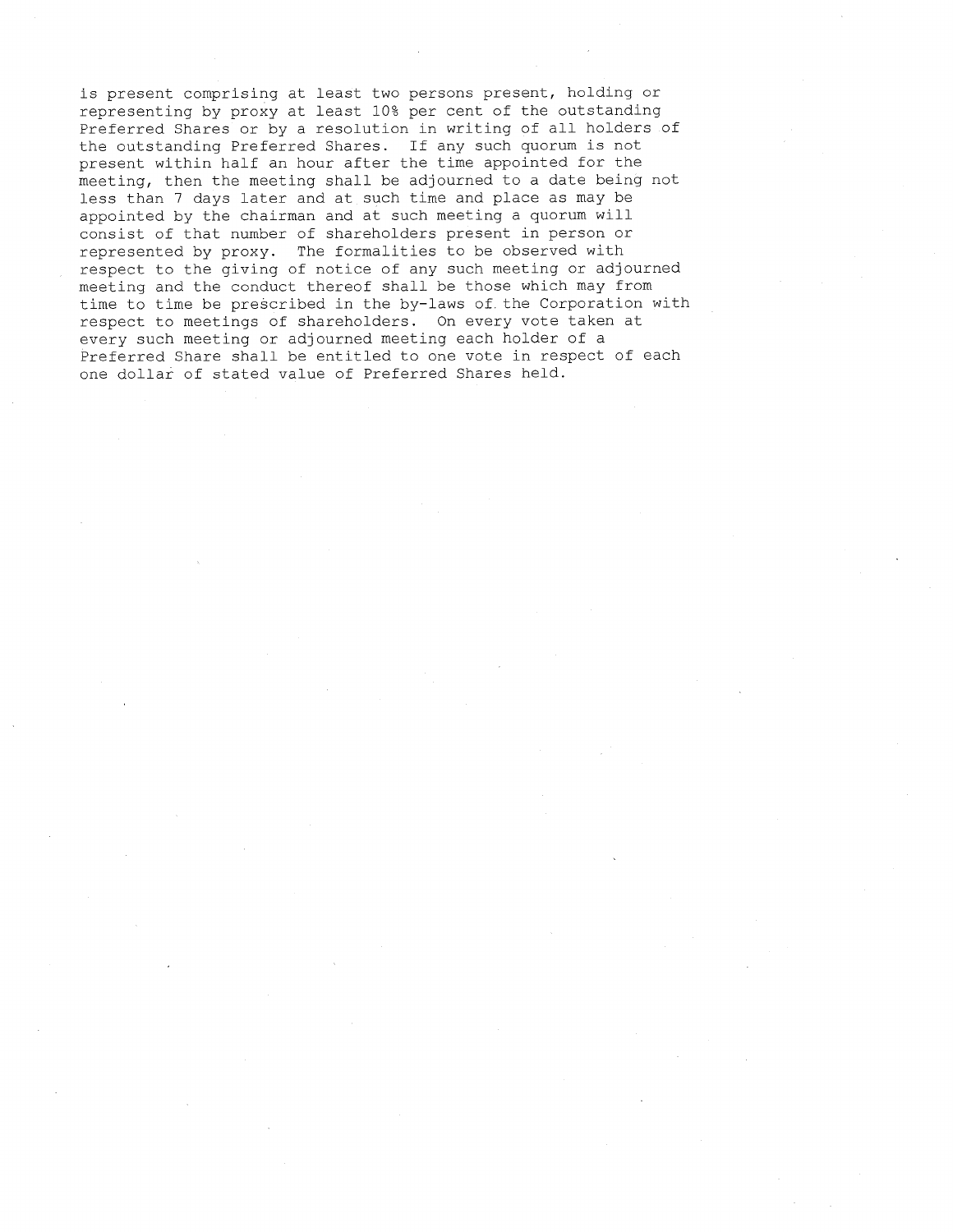#### SCHEDULE "B"

(a) The directors of the Corporation may, without authorization of the shareholders:

(i) borrow money on the credit of the Corporation;

(ii) issue, reissue, sell or pledge debt obligations of the Corporation;

(iii) subject to the Business Corporations Act of Alberta, give a guarantee on behalf of the Corporation to secure performance of an obligation of any person; and

(iv) mortgage, hypothecate, pledge or otherwise create a security interest in all or any property of the Corporation, owned or subsequently acquired, to secure any obligation of the Corporation.

(b) The directors may, by resolution, delegate the powers referred to in subsection (a) hereof to a director, a committee of directors or an officer.

(c) The directors may, between annual general meetings, appoint one or more additional directors of the Corporation to serve until the next annual general meeting, but the number of additional directors shall not at any time exceed 1/3 of the number of directors who held office at the expiration of the last annual general meeting of the Corporation.

(d) Meetings of the shareholders may be held at any place within Alberta or at any of the following cities: Vancouver, British Columbia; Victoria, British Columbia; Winnipeg, Manitoba; Toronto, Ontario; Ottawa, Ontario; Montreal, Quebec; or Halifax, Nova Scotia.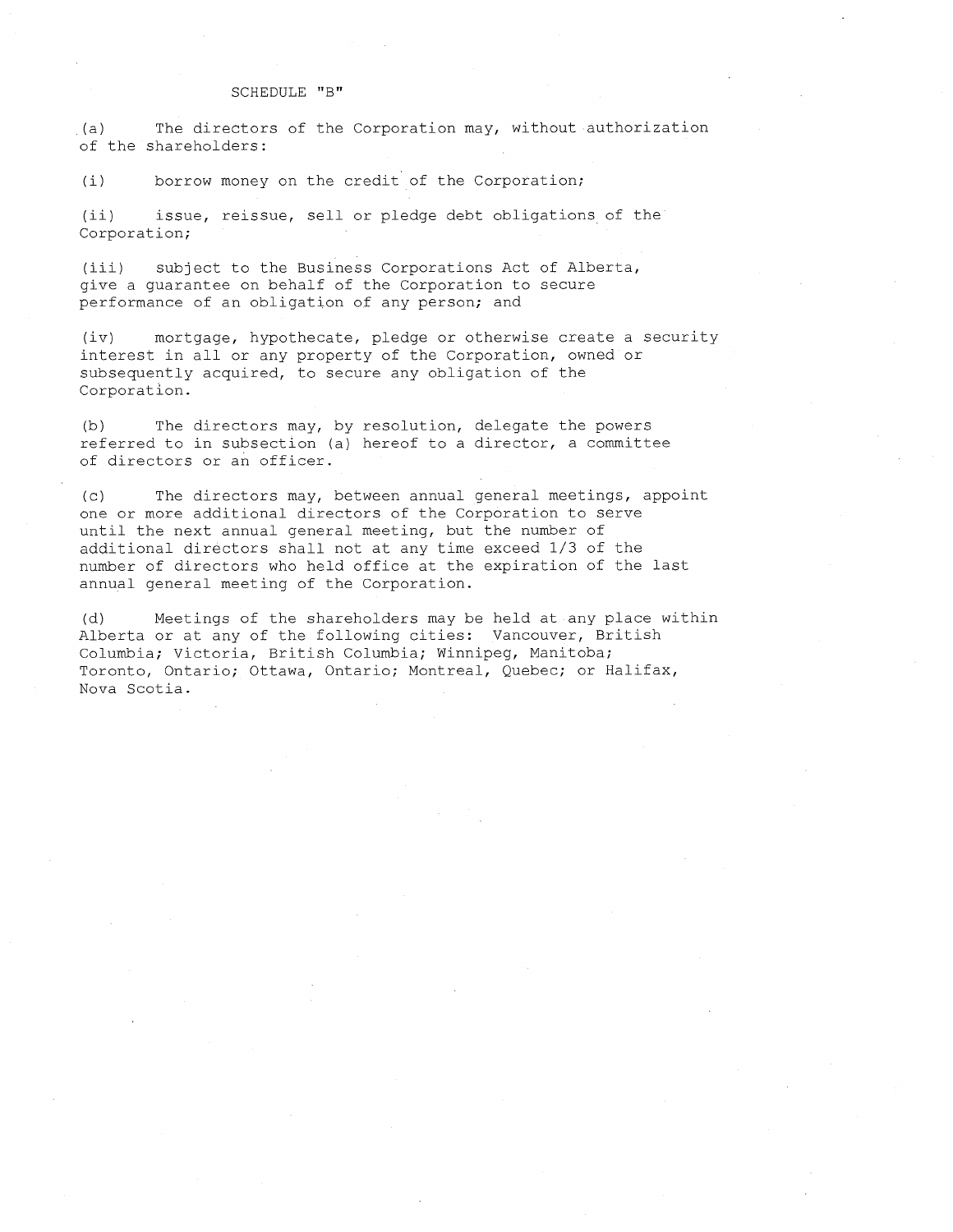# **Amalgamate Alberta Corporation - Registration Statement**

# **Alberta Registration Date: 2018/07/16**

# **Corporate Access Number: 2021311556**

**Service Request Number:** 29329160 **Alberta Corporation Type:** Named Alberta Corporation **Legal Entity Name:** BAYTEX ENERGY LTD. **French Equivalent Name: Nuans Number: Nuans Date: French Nuans Number: French Nuans Date:** 

### **REGISTERED ADDRESS**

| Street:                   | 2400, 525 - 8 AVENUE SW |
|---------------------------|-------------------------|
| <b>Legal Description:</b> |                         |
| City:                     | <b>CALGARY</b>          |
| <b>Province:</b>          | <b>ALBERTA</b>          |
| <b>Postal Code:</b>       | T <sub>2</sub> P 1G1    |

#### **RECORDS ADDRESS**

| 2400, 525 - 8 AVENUE SW         |
|---------------------------------|
|                                 |
| <b>CALGARY</b>                  |
| <b>ALBERTA</b>                  |
| T <sub>2</sub> P <sub>1G1</sub> |
|                                 |

## **ADDRESS FOR SERVICE BY MAIL Post Office Box: City: Province: Postal Code: Internet Mail ID:**

**Share Transfers Restrictions: Number of Directors:** 

#### **Share Structure: SEE SCHEDULE "A" ATTACHED HERETO**

NO RESTRICTIONS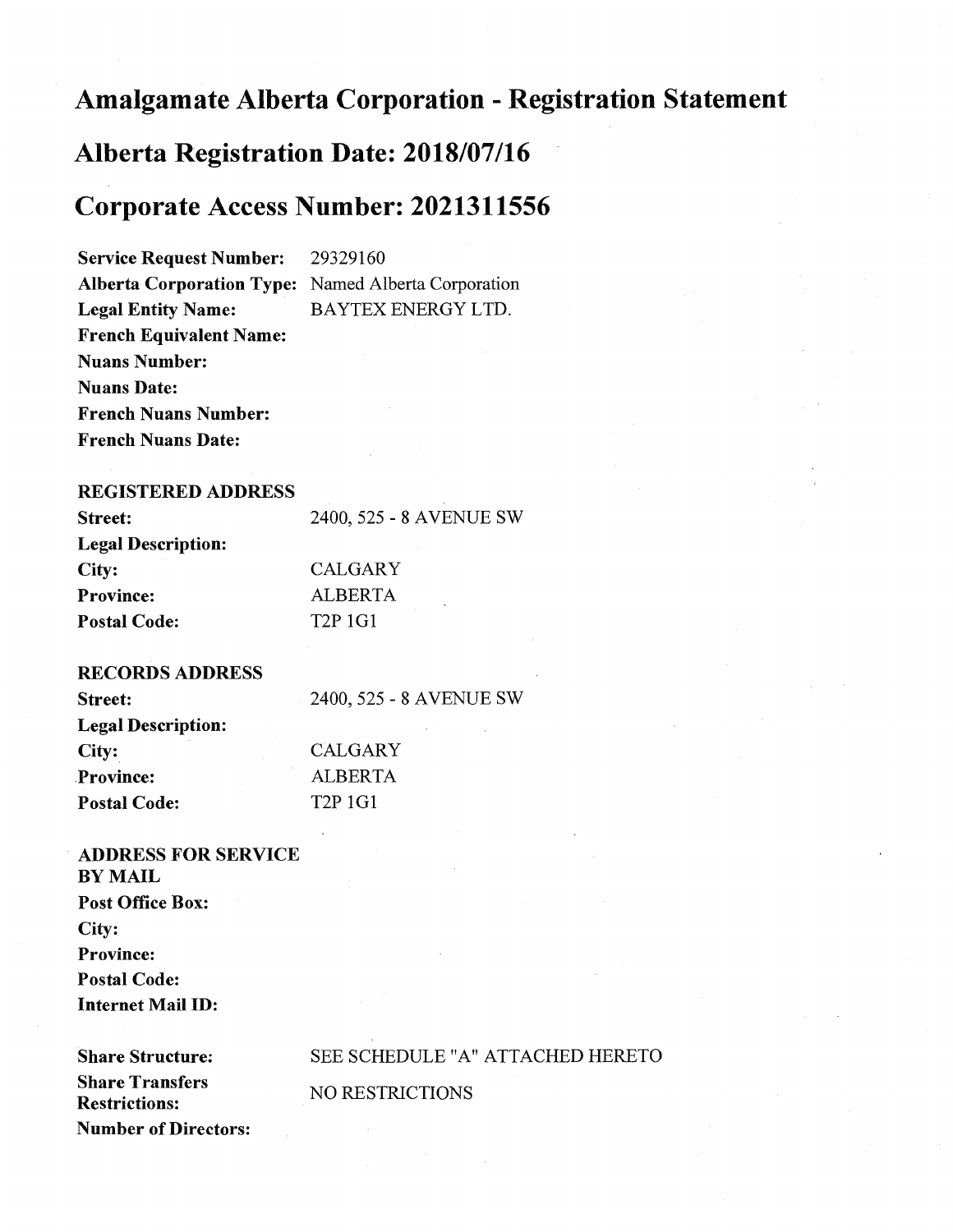| <b>Min Number Of Directors: 3</b>  |                                                                                     |
|------------------------------------|-------------------------------------------------------------------------------------|
| <b>Max Number Of Directors: 11</b> |                                                                                     |
| <b>Business Restricted To:</b>     | THERE SHALL BE NO RESTRICTIONS ON THE BUSINESS THAT<br>THE CORPORATION MAY CARRY ON |
| <b>Business Restricted From:</b>   | THERE SHALL BE NO RESTRICTIONS ON THE BUSINESS THAT<br>THE CORPORATION MAY CARRY ON |
| <b>Other Provisions:</b>           | SEE SCHEDULE "B" ATTACHED HERETO                                                    |
|                                    |                                                                                     |

| <b>Professional Endorsement</b> |            |  |
|---------------------------------|------------|--|
| <b>Provided:</b>                |            |  |
| <b>Future Dating Required:</b>  |            |  |
| <b>Registration Date:</b>       | 2018/07/16 |  |
|                                 |            |  |

### **Director**

| <b>Last Name:</b>           | GRAY                                       |
|-----------------------------|--------------------------------------------|
| <b>First Name:</b>          | <b>RODNEY</b>                              |
| <b>Middle Name:</b>         | D.                                         |
|                             | Street/Box Number: 2800, 520 - 3 AVENUE SW |
| City:                       | <b>CALGARY</b>                             |
| <b>Province:</b>            | <b>ALBERTA</b>                             |
| <b>Postal Code:</b>         | T <sub>2</sub> P <sub>0R3</sub>            |
| Country:                    |                                            |
| <b>Resident Canadian: Y</b> |                                            |
| <b>Named On Stat Dec:</b>   |                                            |

| <b>Last Name:</b>           | <b>LAFEHR</b>                              |
|-----------------------------|--------------------------------------------|
| <b>First Name:</b>          | EDWARD                                     |
| <b>Middle Name:</b>         | D.                                         |
|                             | Street/Box Number: 2800, 520 - 3 AVENUE SW |
| City:                       | <b>CALGARY</b>                             |
| <b>Province:</b>            | <b>ALBERTA</b>                             |
| <b>Postal Code:</b>         | T <sub>2</sub> P <sub>0R3</sub>            |
| Country:                    |                                            |
| <b>Resident Canadian:</b>   |                                            |
| <b>Named On Stat Dec:</b> Y |                                            |

**Last Name:** RAMSAY **First Name:** RICHARD **Middle Name: P. Street/Box Number:** 2800, 520 - 3 AVENUE SW